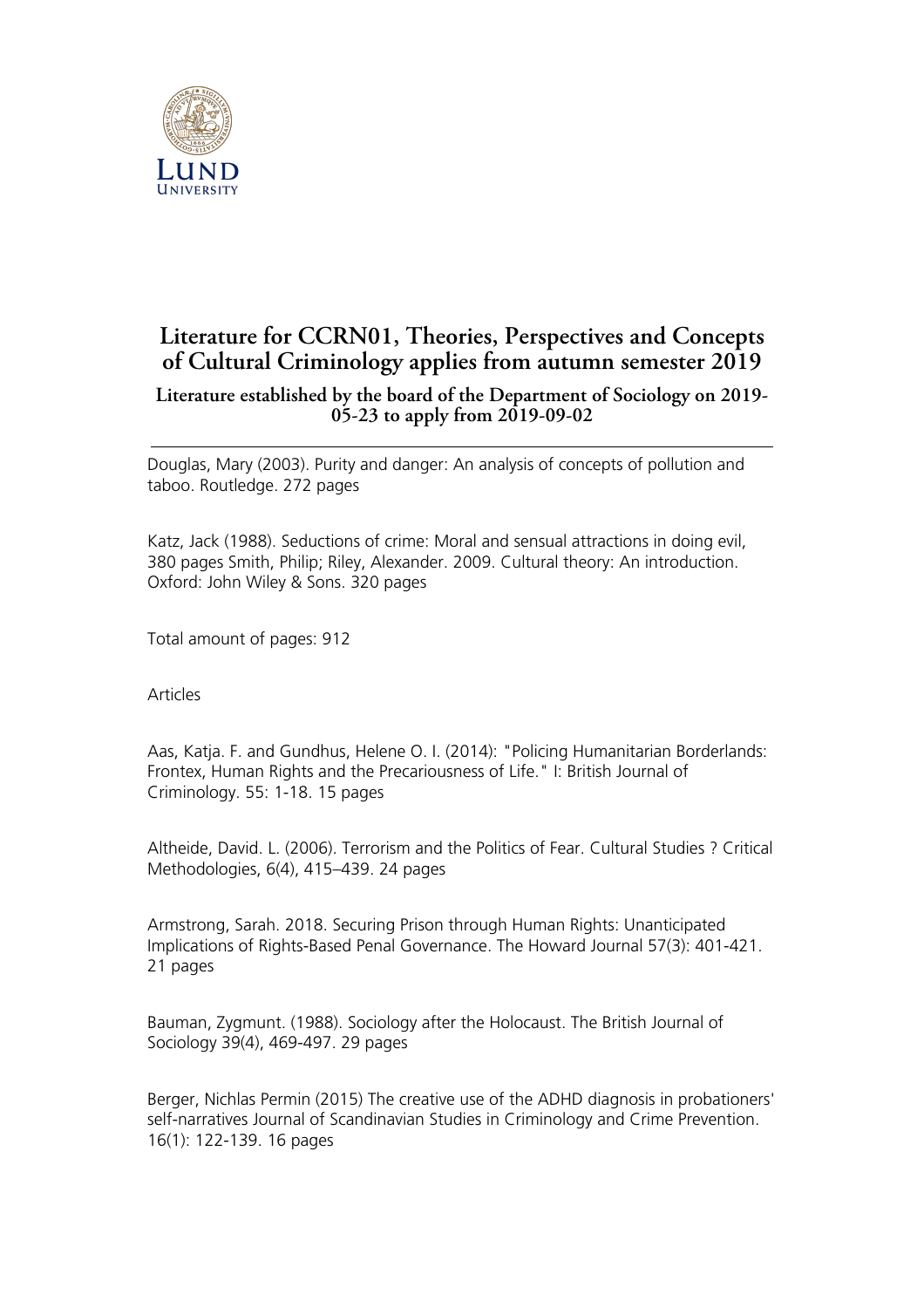Copes, Heith & Hochstetler, Andy. (2003). Situational Construction of Masculinity among Male Street Thieves. Journal of Contemporary Ethnography 32(3):279-304. 25 pages.

Critcher, Chas. 2009 Widening the focus. Moral Panics as Moral Regulation. British Journal of Criminology, 49, pp 17-34. 18 pages

Cronin, James M., McCarthy, Mary, & Collins, Alan. (2014). Creeping edgework: carnivalesque consumption and the social experience of health risk. Sociology of health & illness, 36(8), 1125-1140, 15 pages

Daly, Kathleen. (1997). Different Ways of Conceptualizing Sex/Gender in Feminist Theory and their Implications for Criminology. Theoretical Criminology 1(1): 25-51. 28 pages.

Ehrmann, Jaques.; Cathy Lewis, & Phil Lewis (1968). Homo Ludens Revisited Yale French Studies. (41):31-57, 27 pages

Fassin, Didier (2011). Policing borders, producing boundaries. The governmentality of immigration in dark times. Annual review of anthropology, 40, 213-226. 13 pages

Fernandez, Shereen. 2018. The Geographies of Prevent: The Transformation of the Muslim Home into a Pre-Crime Space. Journal of Muslims in Europe 7: 167-189, 23pages

Ferrell, Jeff. (1999). Cultural criminology. Annual review of sociology, 25(1), 395-418. 23 pages

Fleetwood, Jennifer. (2015). A Narrative Approach to Women's Lawbreaking. Feminist Criminology, 10(4), 368–388. 20 pages.

Foucault, Michel (1982): The Subject and Power. Critical Inquiry 8(4): 777-795. 19 pages

Garland, David. The Culture of High Crime Societies, The British Journal of Criminology, Volume 40, Issue 3, 1 June 2000, Pages 347–375, 28 pages

Gowan, Teresa & Sarah Whetstone. 2012. Making the criminal addict: Subjectivity and social control in a strong-arm rehab. Punishment & Society 14(1): 69-93. 24 pages

Grundetjern, Heidi (2015): "Women's Gender Performances and Cultural Heterogeneity in the Illegal Drug Economy." Criminology 53(2): 253–279. 27 pages.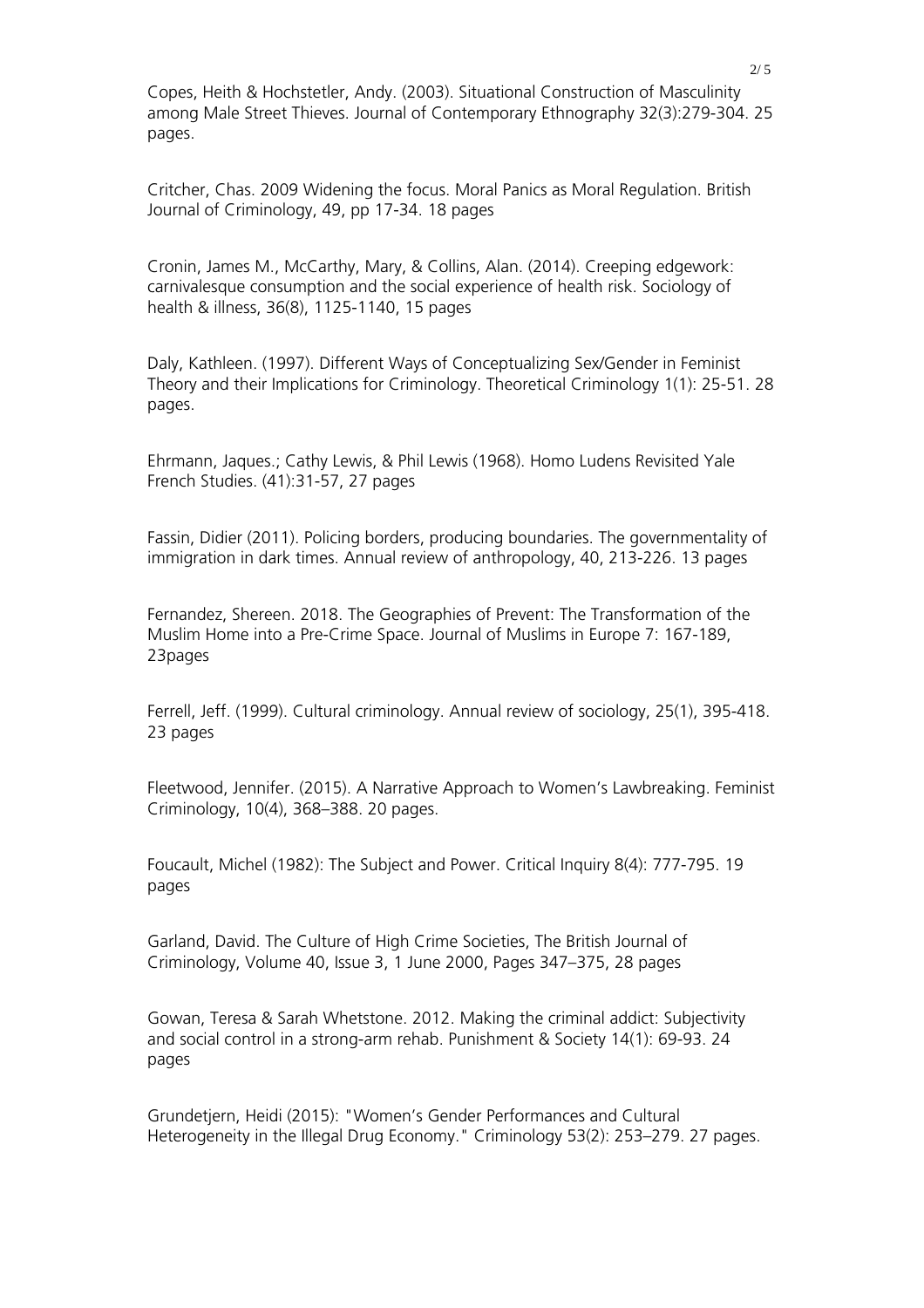Hacking, Ian. 2006. Kinds of people: Moving targets. The Tenth British Academy Lecture. The British Academy 2006. 17 pages

Hannerz, Erik 2017 Gendered bodies, doings and identities in Swedish graffiti Sociologisk forskning 54(4):373-376. 4 pages

Hayward, Keith. J. (2016). Cultural criminology: script rewrites. Theoretical Criminology, 20 (3), 297-321, 24 pages

Hayward, Keith and Jock Young (2004): "Cultural criminology: some notes on the script." Theoretical criminology 8(3), 259-273. 14 pages.

Hier, Sean. P. 2002 Conceptualizing Moral Panic through a Moral Economy of Harm Critical Sociology, 28(3):311-334. 23 pages

Jensen, Steffen & Johansen, Mette-Louise (2017). ''They want us out'': Urban regeneration and the limits of integration in the Danish welfare state. Critique of Anthropology 2017, Vol. 37(3) 297–316, 19 pages

Laursen, Julie. (2016). (No) Laughing Allowed—Humour and the Limits of Soft Power in Prison. British Journal of Criminology, 57(6), 1340-1358. 18 pages.

Loseke, Donileen R. (2009). Examining emotion as discourse: Emotion codes and presidential speeches justifying war. The Sociological Quarterly, 50(3), 497-524. 27 pages

Lyng, Stephen (1990): "Edgework: A social psychological analysis of voluntary risk taking." In: American Journal of Sociology 95 (4), p. 851–886. 33 pages

Lyng, Stephen 2014. Action and edgework: Risk taking and reflexivity in late modernity. EUROPEAN JOURNAL OF SOCIAL THEORY; 17 (4), pp. 443-460, 18 pages

McRobbie, Andrea. & Sarah L. Thornton (1995) "Rethinking 'Moral Panic' for Multi-Mediated Social Worlds The British Journal of Sociology, Vol. 46, No.4 (Dec., 1995), 559-574, 15 pages

Merry, Sally Engle. (2001). Spatial governmentality and the new urban social order: Controlling gender violence through law. American anthropologist, 103(1), 16-29. 13 pages

Peletz, Michael 2015. A tale of two courts: Judicial transformation and the rise of a corporate Islamic governmentality in Malaysia. American Ethnologist 42(1): 144-160. 17 pages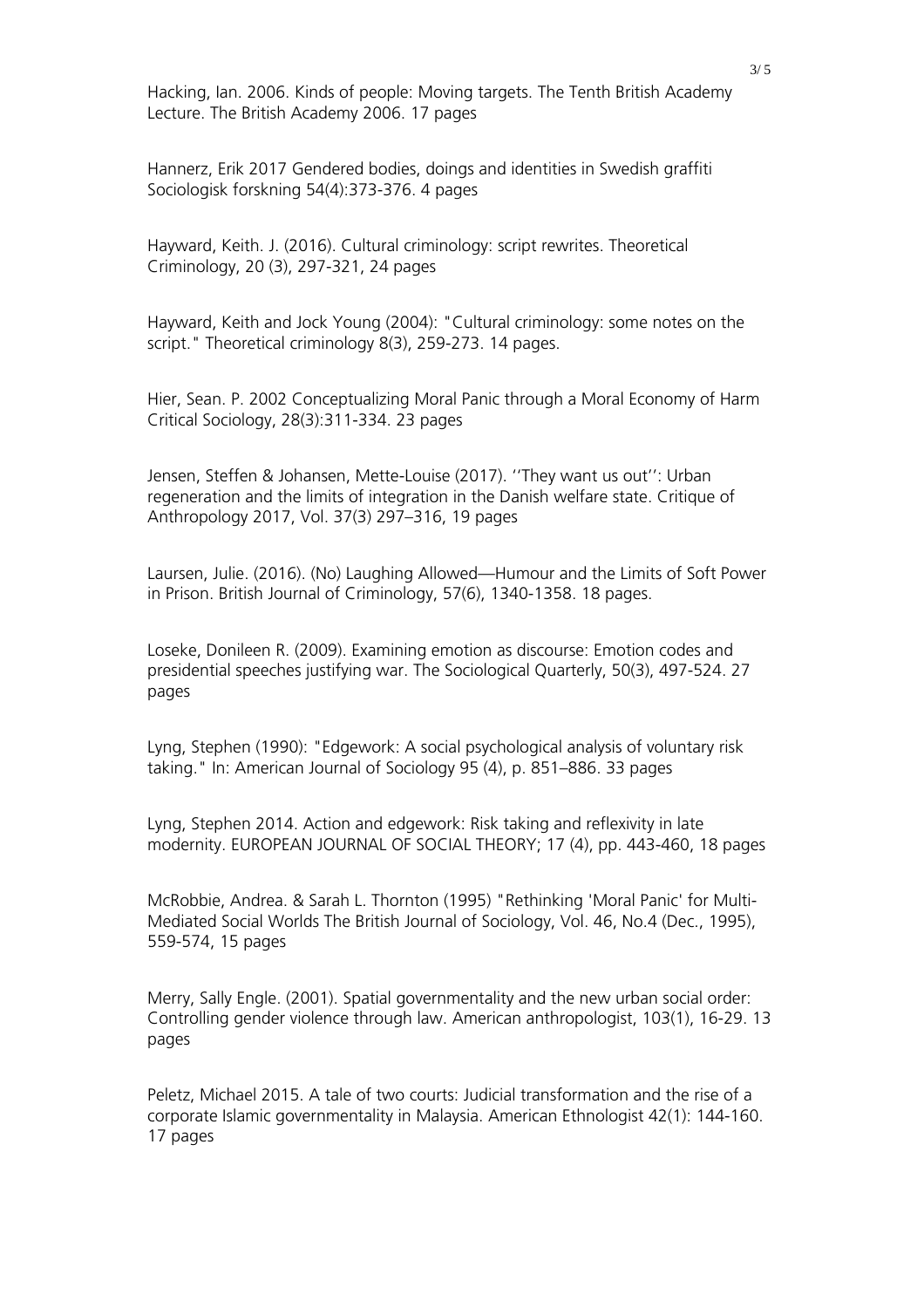Presdee, Mike (2004). Cultural criminology: The long and winding road. Theoretical criminology, 8(3), 275-285. 8 pages

Presser, Lois (2009). The narratives of offenders. Theoretical criminology, 13(2), 177- 200. 23 pages.

Rodgers, Dennis and Jensen Steffen (2015). The problem with templates: Learning from organic gang-related violence reduction. Stability: International Journal of Security & Development, 4 (1), pp. 1-16. 16 pages

Rhodes, Lorna A. (2001). Toward an anthropology of prisons. Annual review of anthropology, 30(1), pp. 65-83, 18 pages

Rose, Nikolas (2010): Screen and intervene – governing risky brains. History of the Human Sciences 23 (1): 79-105. 19 pages

Sandberg, Sveinung, Oksanen, Atte, Berntzen, Lars-Erik, & Kiilakoski, Tomi (2014). Stories in action: The cultural influences of school shootings on the terrorist attacks in Norway. Critical studies on terrorism, 7(2), 277-296. 19 pages.

Sandberg, Sveinung, & Tutenges, Sébastien. (2018). Laughter in Stories of Crime and Tragedy: The Importance of Humor for Marginalized Populations. Social Problems. 15 pages

Sandberg, Sveinung & Ugelvik, Thomas 2017. Why do offenders tape their crimes? Crime and punishment in the age of the selfie. British Journal of Criminology, 57, 1023-1040. 18 pages

Saarikkomäki, Elsa (2016). Perceptions of Procedural Justice Among Young People: Narratives of Fair Treatment in Young People's Stories of Police and Security Guard Interventions, The British Journal of Criminology, Volume 56 (6),pp. 1253–1271, 18 pages.

Schinkel, Willem. 2011. Prepression: The actuarial archive and new technologies of security Theoretical Criminology 15(4) 365–380. 16 pages.

Swedberg, Richard (2012). Theorizing in sociology and social science: Turning to the context of discovery. Theory and Society 41(1), 1-40. 40 pages.

Swidler, Ann. 1986. Culture in action: Symbols and strategies. American Sociological Review 51:273–286. 13 pages.

Terrill, William, Paoline, Eugene A. & Manning, Peter. K. (2003). Police culture and coercion. Criminology, 41(4), 1003-1034. 31 pages.